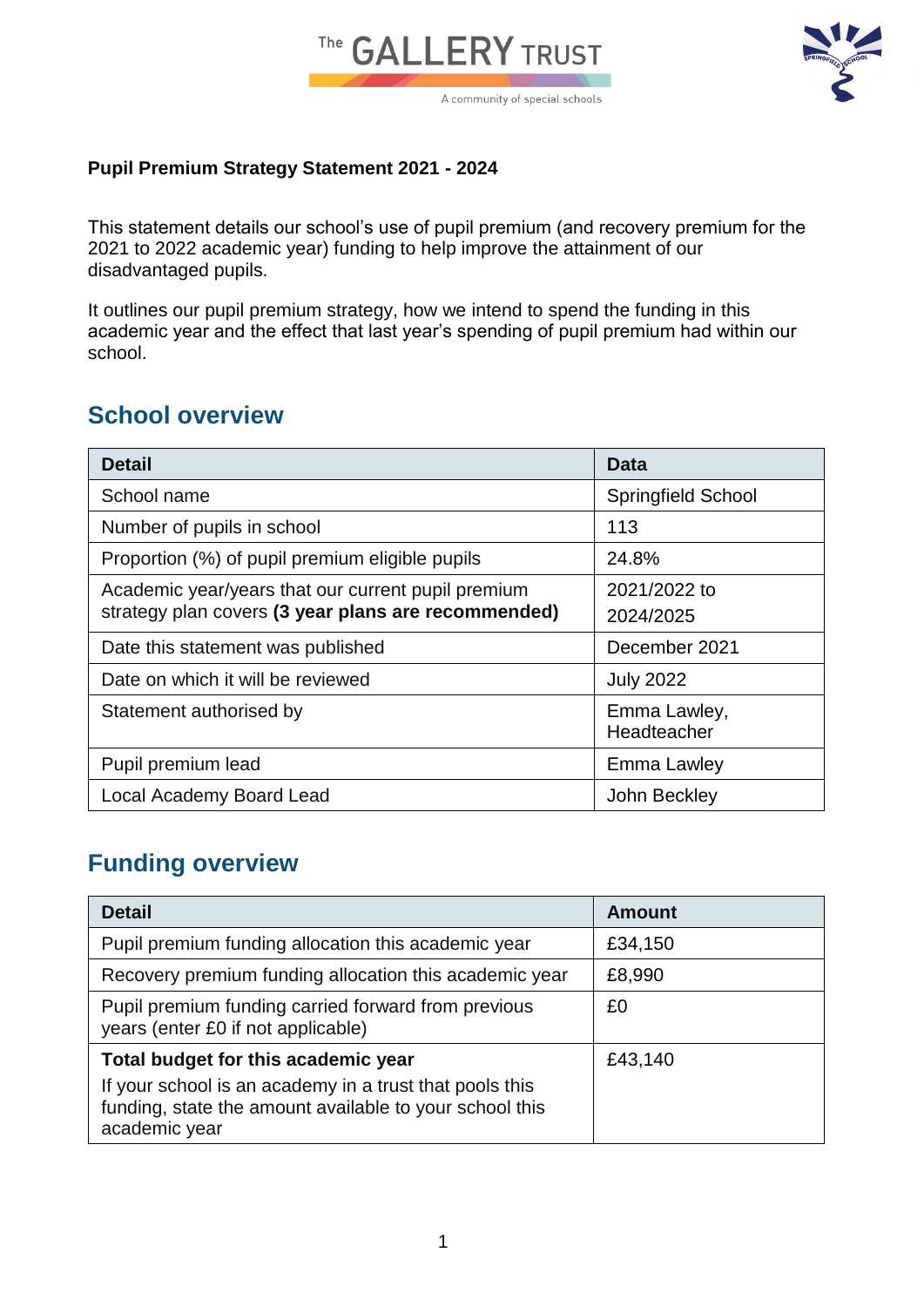

# **Part A: Pupil premium strategy plan**

### **Statement of intent**

Our aim is to use pupil premium funding to help us achieve and sustain positive outcomes for our disadvantaged pupils. Whilst socio-economic disadvantage is not always the primary challenge our pupils face, we recognise there are additional barriers to achieving outcomes for this cohort of children. We identify these in two ways:

- Barriers associated to the pupils' socio-economic disadvantage, these may be recognised in our specific cohort or more broadly as risks for disadvantage pupils who have Severe or Profound and Multiple Learning Difficulties
- Barriers relating to the pupils' Special Educational Needs that feature throughout the specific cohort of pupils in our schools. For example:
	- A high proportion of our pupils in the School entitled to the Pupil Premium require a high level of support to develop learning behaviours and increase their engagement with learning. Therefore, one of our focuses is on Positive Behaviour Support; training and additional support in classes.
	- Families of pupils entitled to the Pupil Premium have required support to access Short Breaks and other out of school activity, therefore we have ensured sufficient capacity for staff to have the necessary impact with the pupils and their families, supporting in individual circumstances and ensuring access to wider (after school and holiday club) opportunities.
	- A small number of our pupils entitled to the Pupil Premium require Augmented Alternative Communication devices and or switches to interact with the World around them and develop early communication skills. We have therefore focused specific elements of the Pupil Premium Grant on these resources.

Our teachers and school leaders have a forensic knowledge of each pupil who attends our school. This includes their cognition and learning needs, academic development, barriers to learning and social factors. At the heart of our approach is high-quality teaching focussed on areas that disadvantaged pupils require it most, targeted support based on robust diagnostic assessment of need, and helping pupils to access a broad and balanced curriculum.

Although our strategy is focused on the needs of disadvantaged pupils, it will benefit all pupils in our school where funding is spent on whole-school approaches, such as professional learning, or high-quality teaching or increased capacity for experienced teachers or senior leaders to focus on our priority areas.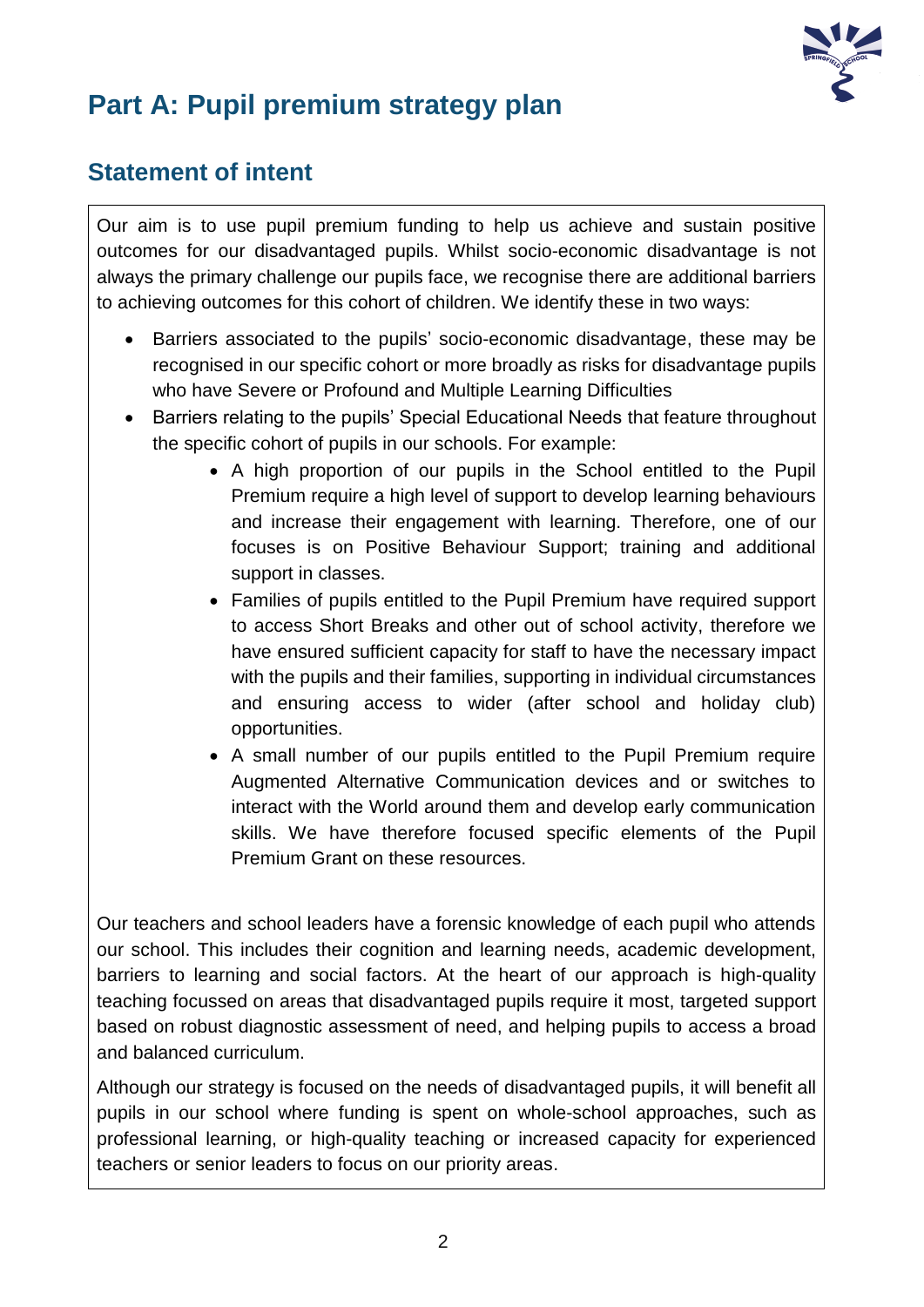

There is no gap in our progress measures between our full cohort of pupils and those who are identified as being entitled to attract the Pupil Premium Funding (disadvantaged pupils). We plan to continue this trend. Implicit in the intended outcomes detailed below is the intention that outcomes for non-disadvantaged pupils will be improved alongside progress for their disadvantaged peers.

Our strategy is integral to wider school plans for education recovery:

Ensuring high quality teaching and learning, including effective multi-agency working by all teachers by increasing the capacity of our senior and middle leaders to support colleagues, deliver induction and further professional learning for all colleagues.

Our strategy will be driven by the needs and strengths of each young person, based on formal and informal assessments, not assumptions or labels. This will help us to ensure that we offer them the relevant skills and experience they require to be prepared for adulthood.

# **Challenges**

This details the key challenges to achievement that we have identified among our disadvantaged pupils.

| <b>Challenge</b><br>number | <b>Detail of challenge</b>                                                                                                                                                                                                                                                                                                                                                                                                                                                                                                    |
|----------------------------|-------------------------------------------------------------------------------------------------------------------------------------------------------------------------------------------------------------------------------------------------------------------------------------------------------------------------------------------------------------------------------------------------------------------------------------------------------------------------------------------------------------------------------|
| 1                          | Our assessments show that disadvantaged pupils require additional<br>support and focus to develop their language and communication skills.<br>100% have Education, Health and Care Plan Outcomes relating to<br>Language and Communication skills. Whilst the types of barriers to<br>developing language and communication skills vary, they all require<br>expertise and resource (human and other) to develop their key skills.                                                                                            |
| $\overline{2}$             | Information about our pupils, as detailed in their Education, Health and<br>Care Plans explains the nature of the Severe and Profound and Multiple<br>Learning Difficulties the pupils have. To develop the necessary skills and<br>knowledge to achieve their EHC Plan Outcomes and to develop in line<br>with the wider curriculum they require highly skilled teachers and support<br>staff who can work effectively with families, within multi-agency teams<br>and who specialise in educating pupils with SLD and PMLD. |
| 3                          | Our assessments and observations with pupils show that disadvantaged<br>pupils generally have greater challenges around communicating and<br>expressing their needs than their peers, including non-verbal, limited<br>language and social interaction difficulties.                                                                                                                                                                                                                                                          |
| 4                          | Through observations and conversations with pupils and their families,<br>we find that disadvantaged pupils generally have fewer opportunities to<br>develop cultural capital outside of school. This includes without support<br>less pupils accessing after school and holiday club provision.                                                                                                                                                                                                                              |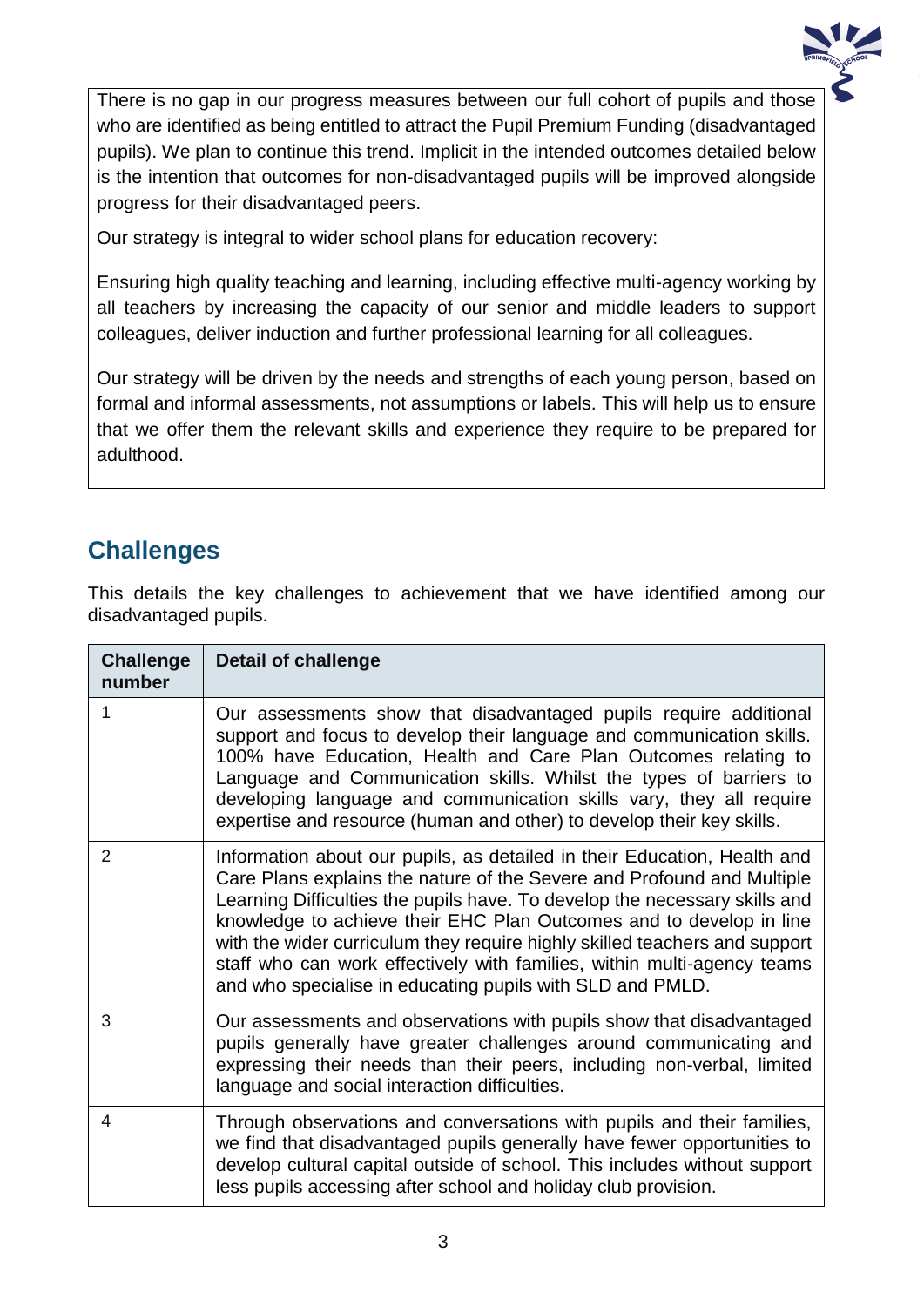

| 5 | Our knowledge of pupils indicates that specific disadvantaged pupils<br>within our cohort at Springfield School require additional support to<br>develop personal skills, e.g., independent travel and employment based<br>skills.                                                                                                                |
|---|---------------------------------------------------------------------------------------------------------------------------------------------------------------------------------------------------------------------------------------------------------------------------------------------------------------------------------------------------|
| 6 | Our knowledge of our disadvantaged pupils shows a significant number<br>require occupational therapy and physiotherapy programmes. Our work<br>with families of disadvantaged children informs us that they face<br>additional barriers to deliver such programmes at home, increasing the<br>importance of quality and frequency when in school. |
|   | Our assessments, observations and discussions with pupils and families<br>demonstrate that the education, wellbeing and wider aspects of<br>development of many of our disadvantaged pupils have been impacted<br>by the pandemic to a greater extent than for other pupils. These findings<br>are backed up by several national studies.         |

#### **Intended outcomes**

This explains the outcomes we are aiming for **by the end of our current strategy plan**, and how we will measure whether they have been achieved.

| <b>Intended outcome</b>                                                                                                                                                                                                                       | <b>Success criteria</b>                                                                                                                                                                    |  |
|-----------------------------------------------------------------------------------------------------------------------------------------------------------------------------------------------------------------------------------------------|--------------------------------------------------------------------------------------------------------------------------------------------------------------------------------------------|--|
| Improved progress for disadvantaged<br>pupils in developing their Language and<br>Communication skills, relative to their<br>starting points as identified through                                                                            | Through achievement of improved<br>performance, as demonstrated by our<br>end of year assessments at the end of<br>our strategy in 2024/25.                                                |  |
| baseline assessments.                                                                                                                                                                                                                         | Disadvantaged pupils will continue to<br>achieve their EHC Plan Outcomes at a<br>rate at least equivalent to non-<br>disadvantaged pupils.                                                 |  |
| Improved progress for pupils across all<br>aspects of their Pupil Progress document<br>including in Language and<br>Communication, Mathematics and in their<br>personal, social and emotional<br>development.                                 | Assessment of progress against their<br>EHC Plan Outcomes shows there is no<br>gap between disadvantaged pupils and<br>their peers in our school by the end of<br>our strategy in 2024/25. |  |
| Specific disadvantaged pupils will have<br>greater confidence and independence to<br>help them engage more with the wider<br>community and prepare for adulthood.                                                                             | Through progress and achievement of<br>specific EHC Plans and through<br>observations and discussions with pupils<br>and their families.                                                   |  |
| Families will receive appropriate targeted<br>support either by the school, through<br>being signposted, or though the school<br>working effectively with other agencies.<br>This will include access to activities<br>beyond the school day. | Annual anonymised summary will<br>evidence specific impact for pupils and<br>their families.                                                                                               |  |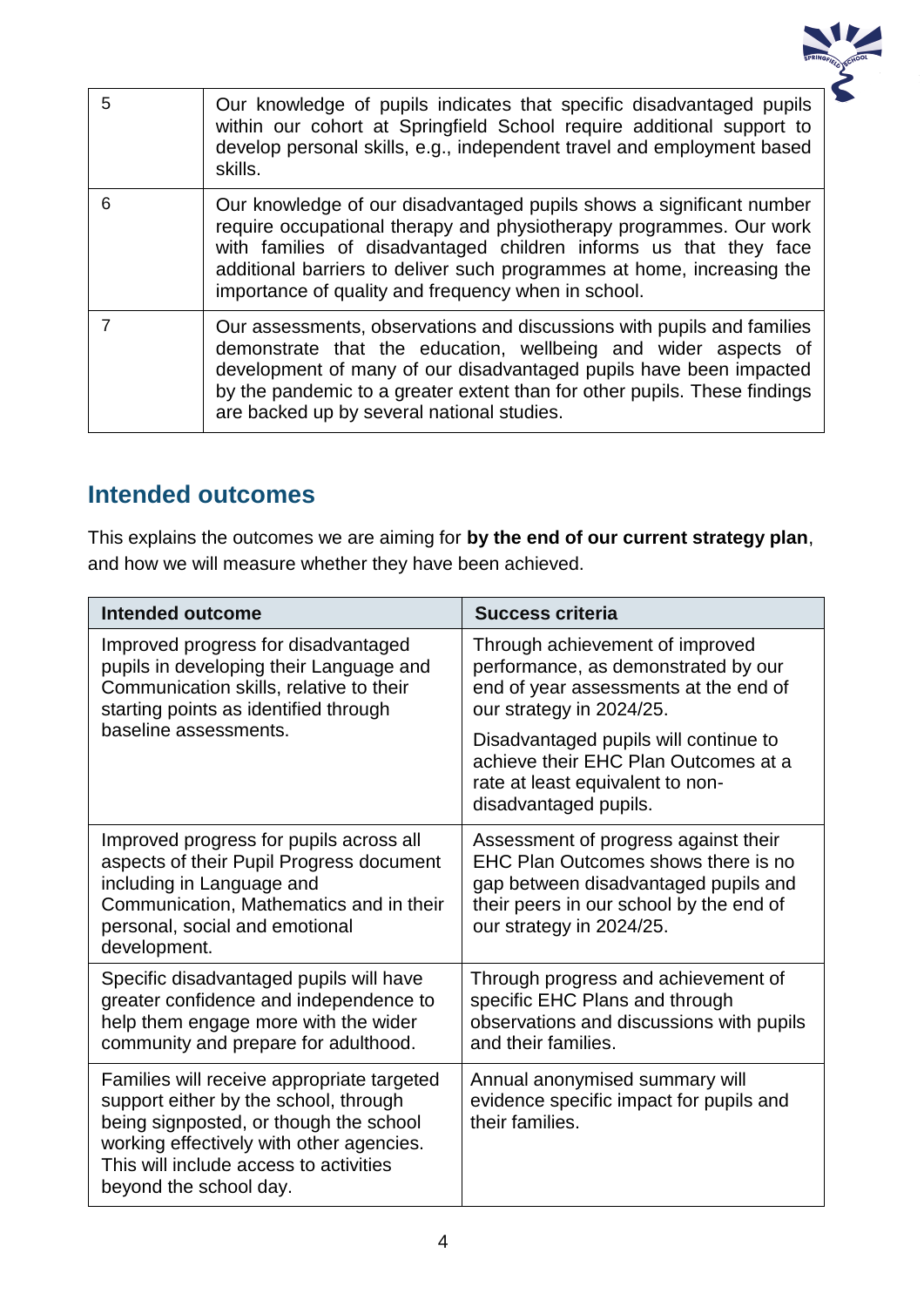

# **Activity in this academic year**

This details how we intend to spend our pupil premium (and recovery premium funding) **this academic year** to address the challenges listed above.

# **Teaching (for example, CPD, recruitment and retention)**

#### Budgeted cost: **£19,000**

| <b>Activity</b>                                                                                                                                                                                                                                  | Evidence that supports this approach                                                                                                                                                                                                                                                                                                                                                                                                                                                 | <b>Challenge</b><br>number(s)<br>addressed |
|--------------------------------------------------------------------------------------------------------------------------------------------------------------------------------------------------------------------------------------------------|--------------------------------------------------------------------------------------------------------------------------------------------------------------------------------------------------------------------------------------------------------------------------------------------------------------------------------------------------------------------------------------------------------------------------------------------------------------------------------------|--------------------------------------------|
| <b>Experienced middle</b><br>leaders mentoring new<br>to special teachers with<br>regards to understanding<br>pupils' Special<br><b>Educational Needs, the</b><br>school curriculum and<br>our approach to teaching<br>and learning.<br>(E5,000) | <b>Sutton Trust 'What Makes Great Teach-</b><br>ing' reviewed over 200 pieces of research<br>to identify the strongest evidence of im-<br>proving attainment. It found two factors<br>with the strongest evidence of improving<br>attainment: teacher's content knowledge,<br>including their ability to understand how<br>students think about a subject; and quality<br>of instruction. These principles are within<br>the foundation of our approach to curricu-<br>lum delivery. | 1,2 and $3$                                |
| Additional training and<br>support to develop the<br>necessary Positive<br><b>Behaviour Support</b><br>strategies to support<br>specific pupils.<br>(E7,000)                                                                                     | The Education Endowment Foundation<br>recognising Metacognition and self-regula-<br>tion as having very high impact on pupil<br>progress, for very low cost.                                                                                                                                                                                                                                                                                                                         | 1,2 and 3                                  |
| Increase in Senior<br>Leader Time to oversee<br>the Language and<br>Communication<br>Teaching and Learning<br>Team<br>(E7000)                                                                                                                    | The Communication Trust worked with the<br><b>Better Communication Research</b><br>Programme to develop the What Works<br>database of evidenced interventions to<br>support children's speech, language and<br>communication.<br>What works database (ican.org.uk)<br>This has been endorsed by the Royal<br>College of Speech and Language<br>Therapists.                                                                                                                           | 1 and $3$                                  |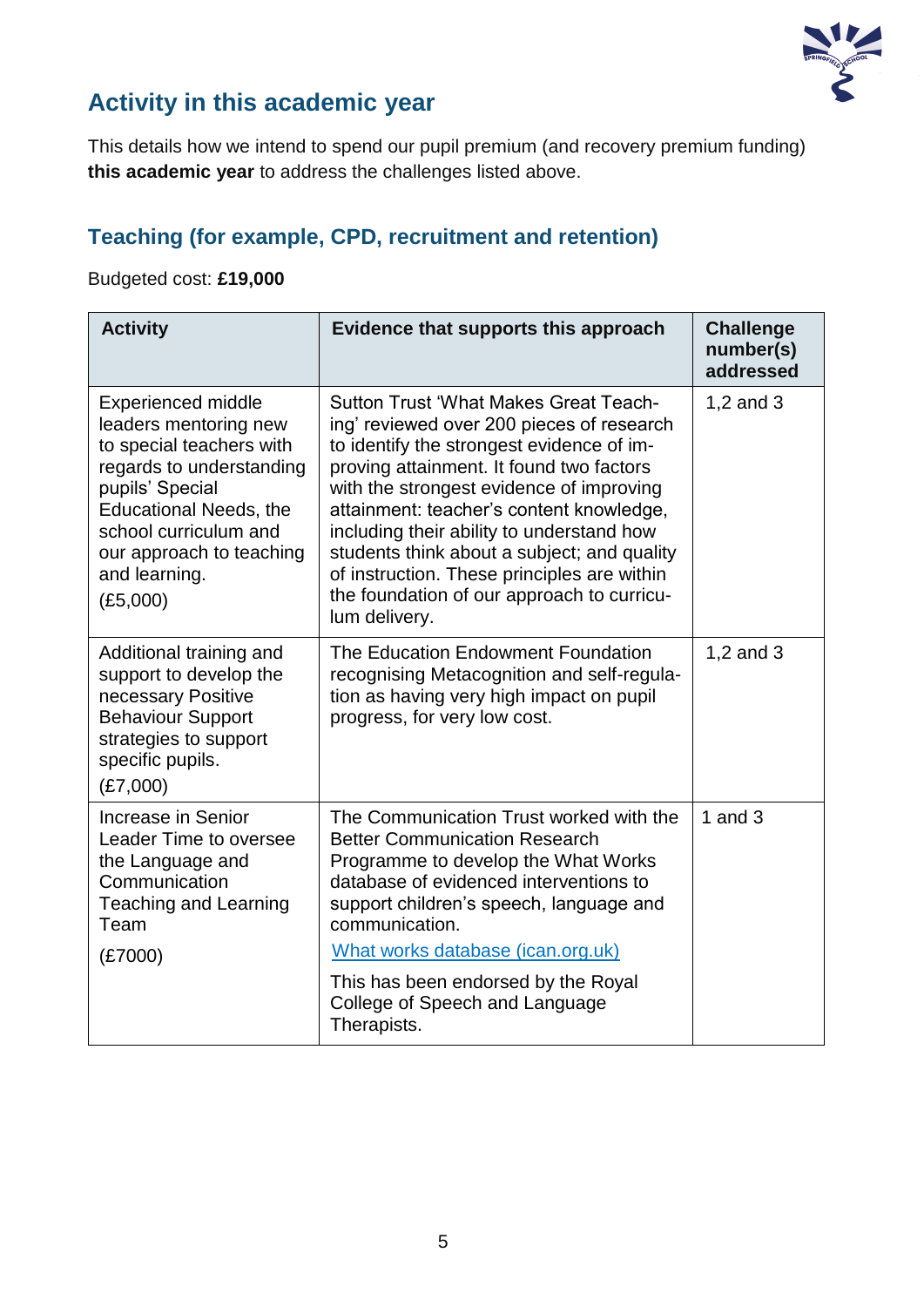

# **Targeted academic support (for example, tutoring, one-to-one support structured interventions)**

Budgeted cost: **£14,140**

| <b>Activity</b>                                                                                                          | Evidence that supports this approach                                                                                                                                                                                                                                                                                                                         | <b>Challenge</b><br>number(s)<br>addressed |
|--------------------------------------------------------------------------------------------------------------------------|--------------------------------------------------------------------------------------------------------------------------------------------------------------------------------------------------------------------------------------------------------------------------------------------------------------------------------------------------------------|--------------------------------------------|
| Focused work for<br>disadvantaged students<br>in our Key Stage 4<br>provision focus on<br>independent travel.<br>(E3000) | Independent Travel Training is likely to<br>enhance pupils' social and employment<br>opportunities:<br><b>Department for Education</b><br>(publishing.service.gov.uk)<br>Our internal evidence supports targeted<br>individual support to develop pupils'<br>independence and work experience skills.                                                        | 5                                          |
| Additional support for<br>pupils with OT and<br><b>Physio Needs</b><br>(E11, 140)                                        | The Education Endowment Fund recognises<br>that teaching assistant interventions have<br>moderated impact for moderate cost. By tar-<br>geting the coordination of additional support<br>staff work with pupils who require OT and<br>Physiotherapy we expect to see significant<br>improvements in outcomes in these areas for<br>our disadvantaged pupils. | 6                                          |

### **Wider strategies (for example, related to attendance, behaviour, wellbeing)**

#### Budgeted cost: **£10,000**

| <b>Activity</b>                                                                                                                                      | <b>Evidence that supports this</b><br>approach                                                                                                                                                                                                 | <b>Challenge</b><br>number(s)<br>addressed |
|------------------------------------------------------------------------------------------------------------------------------------------------------|------------------------------------------------------------------------------------------------------------------------------------------------------------------------------------------------------------------------------------------------|--------------------------------------------|
| Specific Pastoral,<br>Safeguarding and<br>Family support for in-<br>dividual children<br>linked to personal or<br>family circumstances.<br>(E10,000) | The Sutton Trust Covid-19 Impacts:<br>School Shutdown highlights the<br>significant impact on disadvantaged<br>children and their families.                                                                                                    | 4 and 7                                    |
|                                                                                                                                                      | <b>Education Endowment Fund: Best</b><br>evidence impact of Covid 19<br>recognises that levels of parental<br>support and engagement are a key<br>factor in the potentially increasing<br>gap between disadvantaged pupils<br>and their peers. |                                            |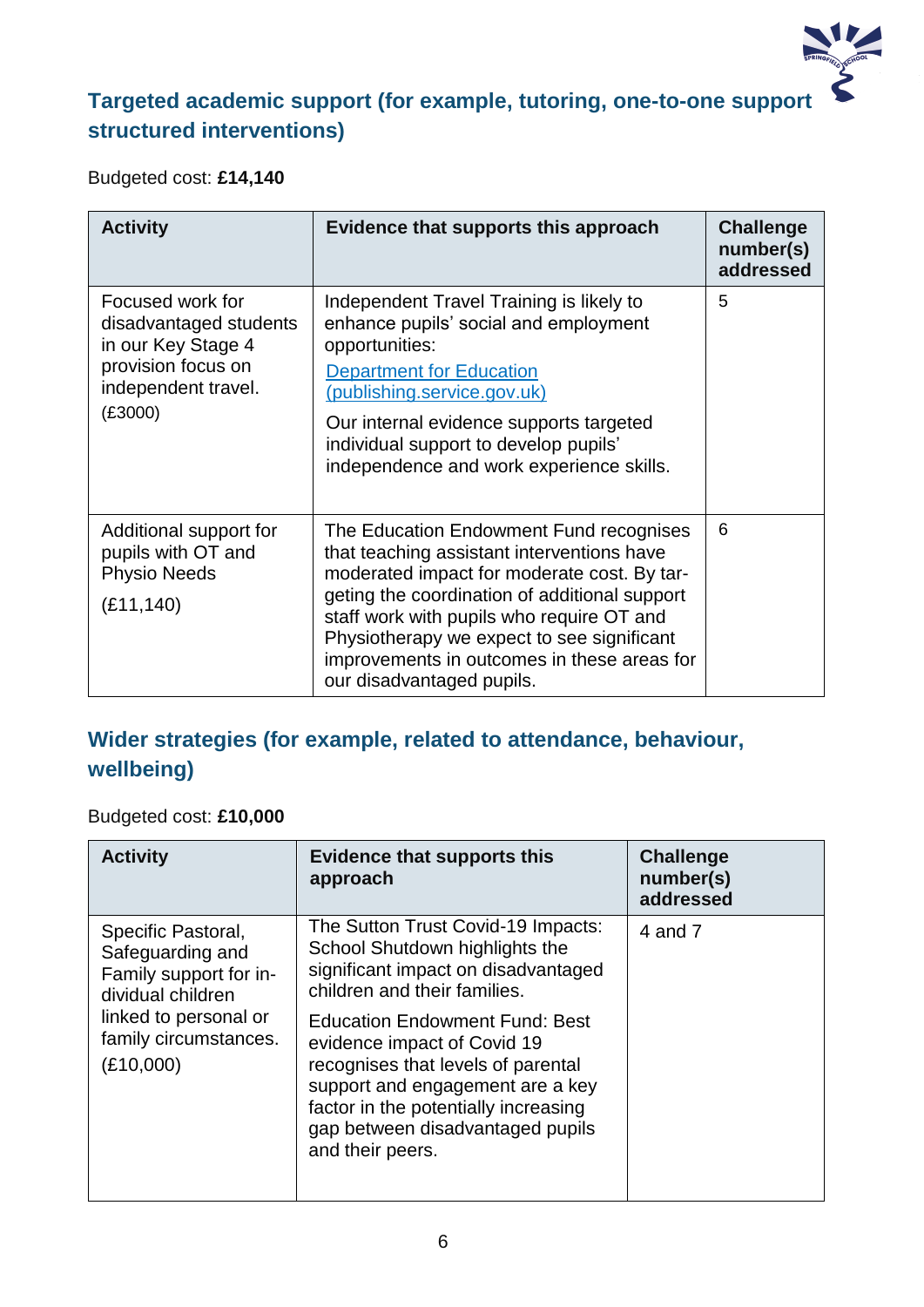

**Total budgeted cost: £43,140**